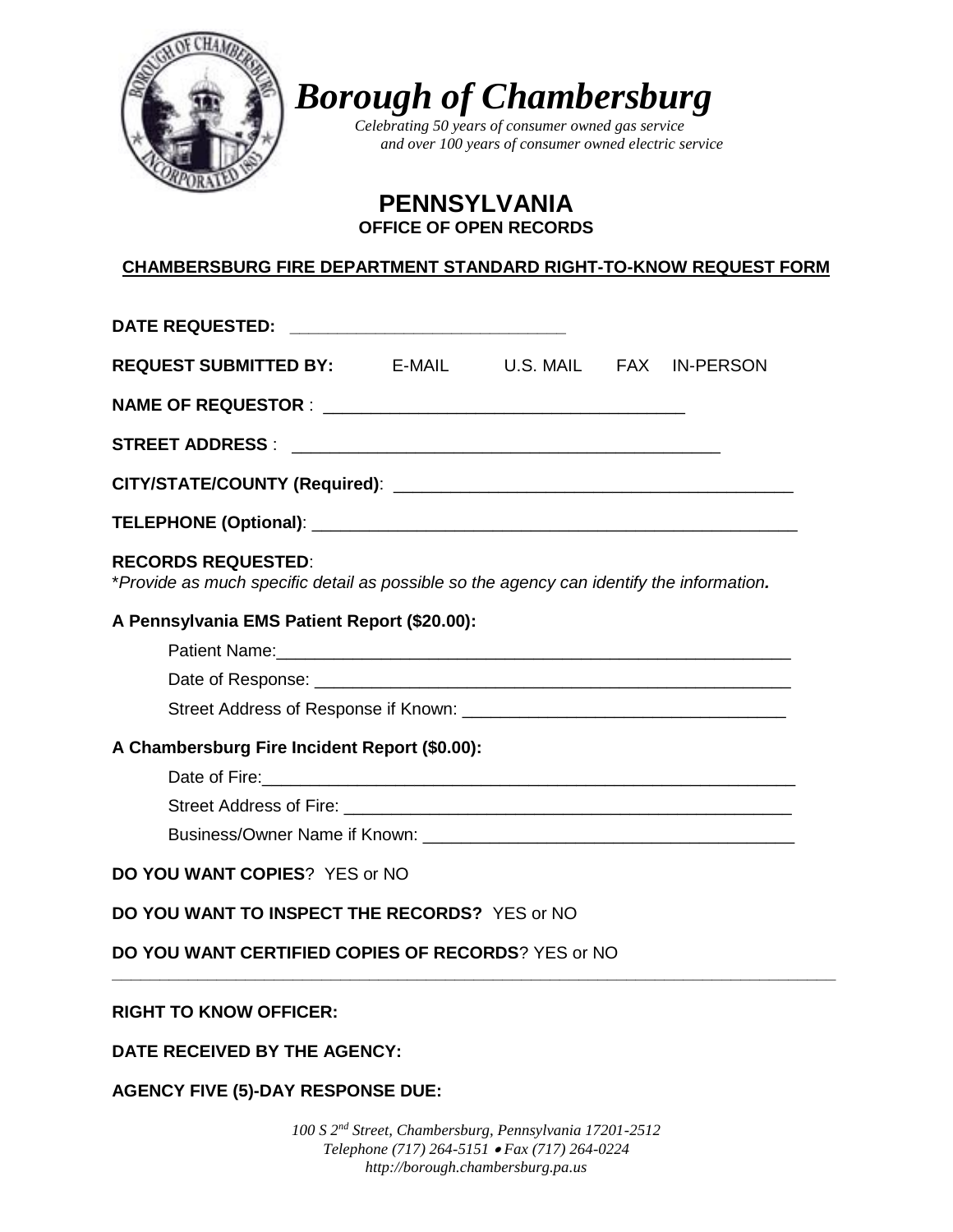

*Borough of Chambersburg*

 *Celebrating 50 years of consumer owned gas service and over 100 years of consumer owned electric service*

## **RIGHT-TO-KNOW POLICY**

## **Open Records Officer**

The Borough hereby designates Jamia Wright, Borough Secretary, as the Open Records Officer.

The Open Records Officer may be reached at:

Address: 100 S. 2nd Street Chambersburg, PA 17201-2512

Telephone: 717-261-3254 Fax: 717-264-0224

E-mail: jwright@chbgboro.com

Website: http://borough.chambersburg.pa.us

Office hours: Monday through Friday except holidays 8 a.m. to 5 p.m.

## **General**

All documents deemed public records shall be available for inspection, retrieval, and duplication at the Municipal Building during established business hours 8 a.m. to 5 p.m. with the exception of weekends and holidays.

## **Requests**

Requests shall be made in writing to the Borough Open Records Officer on a form provided by the Borough. The form is available at Borough Offices and on the Borough Website.

#### **Fees**

## **A Pennsylvania EMS Patient Report or Chambersburg Fire Department Fire Incident Report is \$20.00 per report.** Paper copies shall be 25 cents per page per side. The certification of a record is \$1 per record. Specialized documents including, but not limited to blue prints, color copies, and non-standard sized documents shall be charged the actual cost of production. If

*100 S 2nd Street, Chambersburg, Pennsylvania 17201-2512 Telephone (717) 264-5151 Fax (717) 264-0224 http://borough.chambersburg.pa.us*